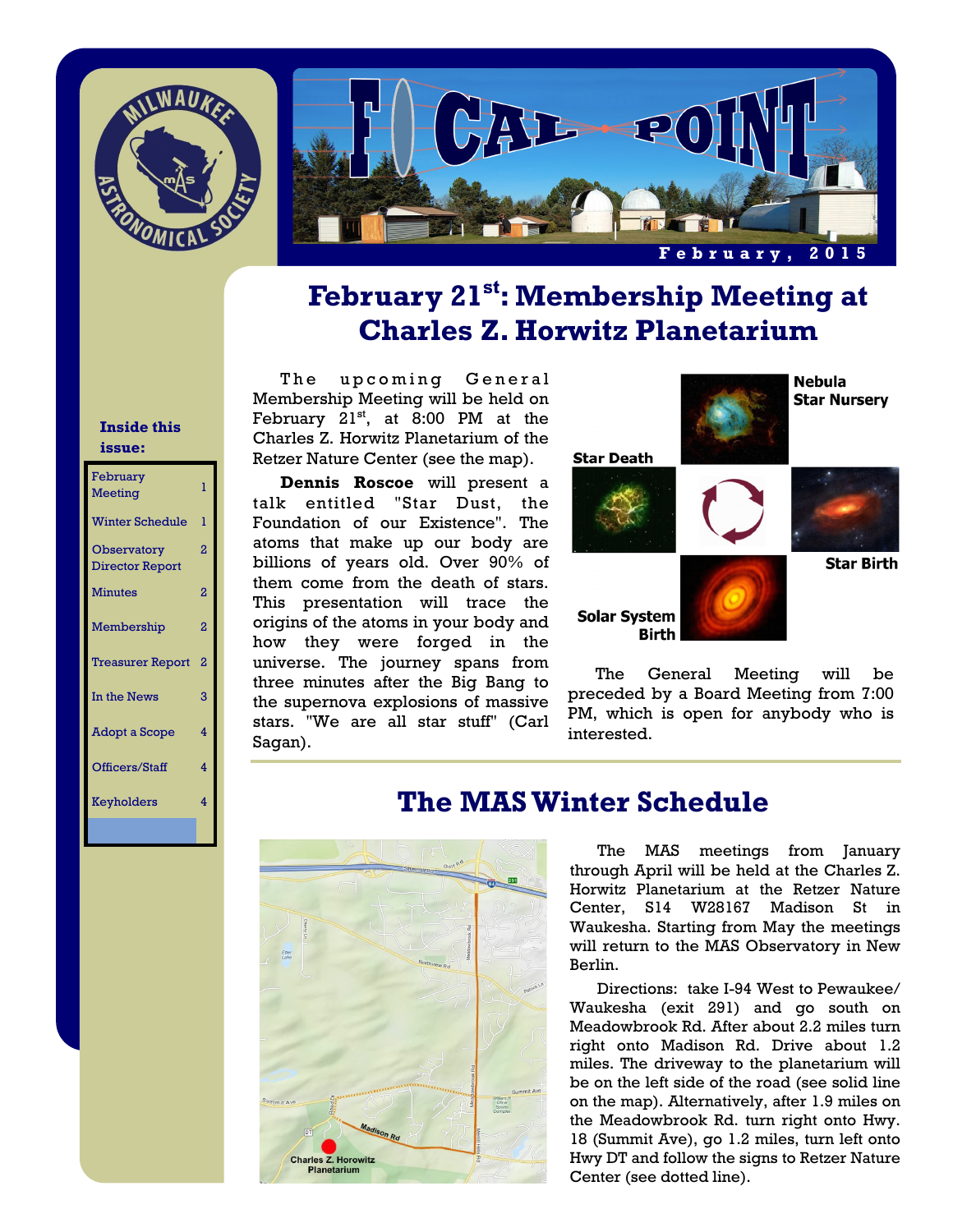## **Observatory Report**

The furnace in the Quonset fired up immediately. The HVAC technician diagnosed that it was a frozen line and the valve was stuck in the closed position. In a warmer weather the line had cleared itself. He recommends we keep it open all the time, even when it's running because the furnace does not get that much use. We have updated the operating procedure which is posted on the door. In addition, we installed a carbon monoxide detector.

 Scott Jamieson has done a variety of work since my last report. He got the B Dome motor rebuilt and reinstalled, worked on the 12" LX-200 in the Tangney Observatory, and a variety of tasks to get the G-Scope remotely operational from the Z Dome. See details in January Focal Point.

 Paul Borchardt has gained access to a plow to clean our observatory parking lot for the rest of the winter! This means we only need our snow blower for the paths between the observatories.

 Visits to our **website** continue to grow over time now averaging 230 unique visits per day. We received a couple of complaints that the embedded links were not obvious enough. We discovered that it makes a great deal of difference what monitor you're using and their settings. The brown often ends up looking too black. We changed the color to make it more reddish and this seems to help a great deal.

 As was reported in the December Focal Point, we successfully placed on the website all the old Focal Points and Double Domes going back to 1968. They are now searchable, but the results very much depend on the quality of the PDF scans.

Respectfully Submitted,

Gene Hanson, Observatory Director

### **Membership Report**

Four new MAS Memberships of Peter Muller, Steve Paulch, Leonardo Fernandino and Michael Haley was approved by the Board.

Current Membership number is at 78.

Respectfully Submitted, Tamas Kriska, Committee Chair

### **Meeting Minutes**

Held on January 16<sup>th</sup> at the Charles Z. Horwitz Planetarium, Waukesha. The meeting was called to order at 8:02 PM by President, Scott Jamieson.

Since we do not have Meeting in December **Minutes** were not read.

**Old Business** - G-scope has communication issues. The replaced B-dome slit motor is working properly.

**New Business** - The Board discussed some future investments to increase the Club's capabilities. The 2015 Open House schedule proposal by Sue Timlin was also discussed. The topics will be determined on the next Board Meeting.

**The Program** David DeRemer Planetary Director gave a brief tour of the sky and then presented the Planetarium show entitled Cosmic Colors.

The meeting was adjourned at 8:50 PM.

Respectfully Submitted, Agnes Keszler, Secretary

| \$3,942.79  | Starting Balance as of 11/19/2014     |  |
|-------------|---------------------------------------|--|
|             | <b>Expenditures</b>                   |  |
| \$310.00    | <b>WE Energies</b>                    |  |
| \$754.23    | Equipment                             |  |
| \$9.55      | Paypal Fees                           |  |
| \$7.50      | Water/Sewer                           |  |
| \$100.00    | Schmeling's Landscape                 |  |
| \$46.00     | Macali Refund                         |  |
| \$366.00    | <b>Magazine Subscriptions</b>         |  |
| \$466.75    | Foremost Insurance                    |  |
| -\$1,694.03 | <b>TOTAL Expenditures</b>             |  |
|             | Revenue                               |  |
| \$179.00    | Donations-Lange, Schlueter            |  |
| \$503.00    | Membership Dues                       |  |
| \$0.00      | Paypal Account                        |  |
| \$682.00    | <b>TOTAL Revenue</b>                  |  |
| \$2,221.17  | <b>Ending Balance as of 1/15/2015</b> |  |

Respectfully Submitted, Dennis Roscoe, Treasurer

# **Treasurer's Report**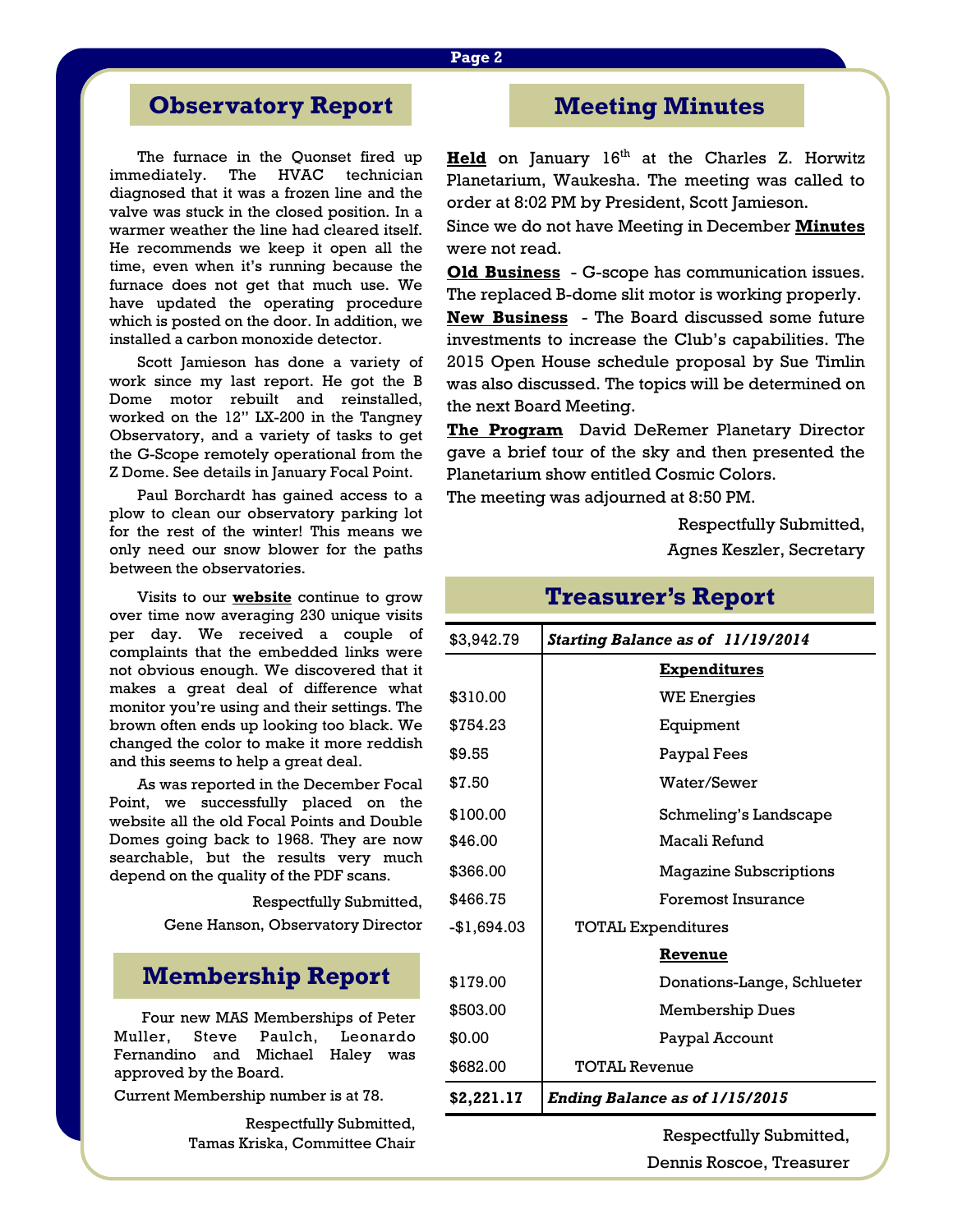#### **Page 3**

### **In the Astronomical News**

### **Wild Weather on WASP-43b**

 You thought finding planets around stars hundreds of light-years away was spectacular, exceeded only by determining their sizes and orbits. Well, in the ongoing exoplanet version of the game "can you top this?" comes another phenomenal feat: discerning the weather on a distant exoplanet—including sensing water vapor in its atmosphere.

 The planet is WASP-43b, orbiting a deep orange dwarf (at spectral class K7, as orange as a star can be without being a red dwarf) a tenth the size of the Sun, and with a cooler surface temperature (maybe 7,500°F compared to 10,000° F for the Sun, a G2 star). A whopping 260 lightyears away in the constellation Sextans, you'd need an 8-inch telescope under dark skies even to pick out the host star (magnitude 12.4).

 Like just about every o ther exoplanet discovered so far, WASP-43b is no vacation spot. The planet is the size of Jupiter but twice as massive. Indeed, the planet is slightly more than a tenth the diameter of the star itself. Worse, it is in a nearly circular orbit less than a million miles from its star's surface closer than four times the distance of the Moon from Earth: so close that it because the planet's



orbits the star in a year of *planet at points in its orbit 90 degrees apart.*  just 19.5 *hours*. Its day is *(Transits and eclipses are not shown.) Credit:*  also 19.5 hours long *NASA, ESA, and Z. Levay (STSci) Artist's conception shows exoplanet WASP-43B orbiting its orange dwarf host star. The four images below show close-ups of the* 

rotation is tidally locked: one side always faces the star and suffers permanent day while the other side has permanent night.

 What does all that mean for its weather? To find out, the team secured several precious days of observing time on the Hubble Space Telescope to obtain measurements of the planet over three nearly consecutive orbits with Wide Field Camera 3. They also acquired data from three primary transits and two secondary eclipses, observing in the thermal near infrared. They supplemented the HST observations with observations from NASA's Spitzer infrared space telescope.

 During transits, they measured how the host star's light filtered through the planet's atmosphere—a technique called transmission spectroscopy—to determine the abundance of any water vapor in the atmosphere where the day side transitions to the night hemisphere. Also at different points during transits, they used a technique called emission spectroscopy to monitor the heat emitted at night by the planet itself.

 Using custom software run on the Hyades supercomputer cluster at UCSC, they used the extracted spectra to provide a comprehensive view into WASP-43b's atmosphere, including how temperatures change with height around the planet. They were also able to map temperatures and water abundances in the atmosphere at different longitudes across the planet's day and night sides—an entirely new technique. The emission spectrum shows strong evidence for

water absorption. The Spitzer data also suggest that carbon monoxide and carbon dioxide exist in the atmosphere. The place seems to be too hot for clouds.

 Studying the exotic inferno WASP-43b 260 light -years away actually may shed light on our own solar system. Even though Jupiter is much closer to Earth, the composition of its atmosphere is actually harder to study than WASP-43b's. Our own solar system's giant planet is so cold that most of its important molecules are

hidden in clouds far below the visible atmosphere. The high temperatures of 'hot Jupiters' such as WASP-43b make studying their atmospheres easier.

 How hot? WASP-43b's day side is hot enough to melt iron (2,700°F); the night side is much "cooler"—at 900°F it would "only" melt lead. Because heat is so poorly distributed through its atmosphere, fierce hot winds roar from the day side to the night side.

 The team hopes that their measurements can reveal more about the conditions under which planets form. Thus, they are an important step towards characterizing the atmospheres of more Earth-like worlds with future, specialized space telescopes." *–Trudy E. Bell, M.A.*